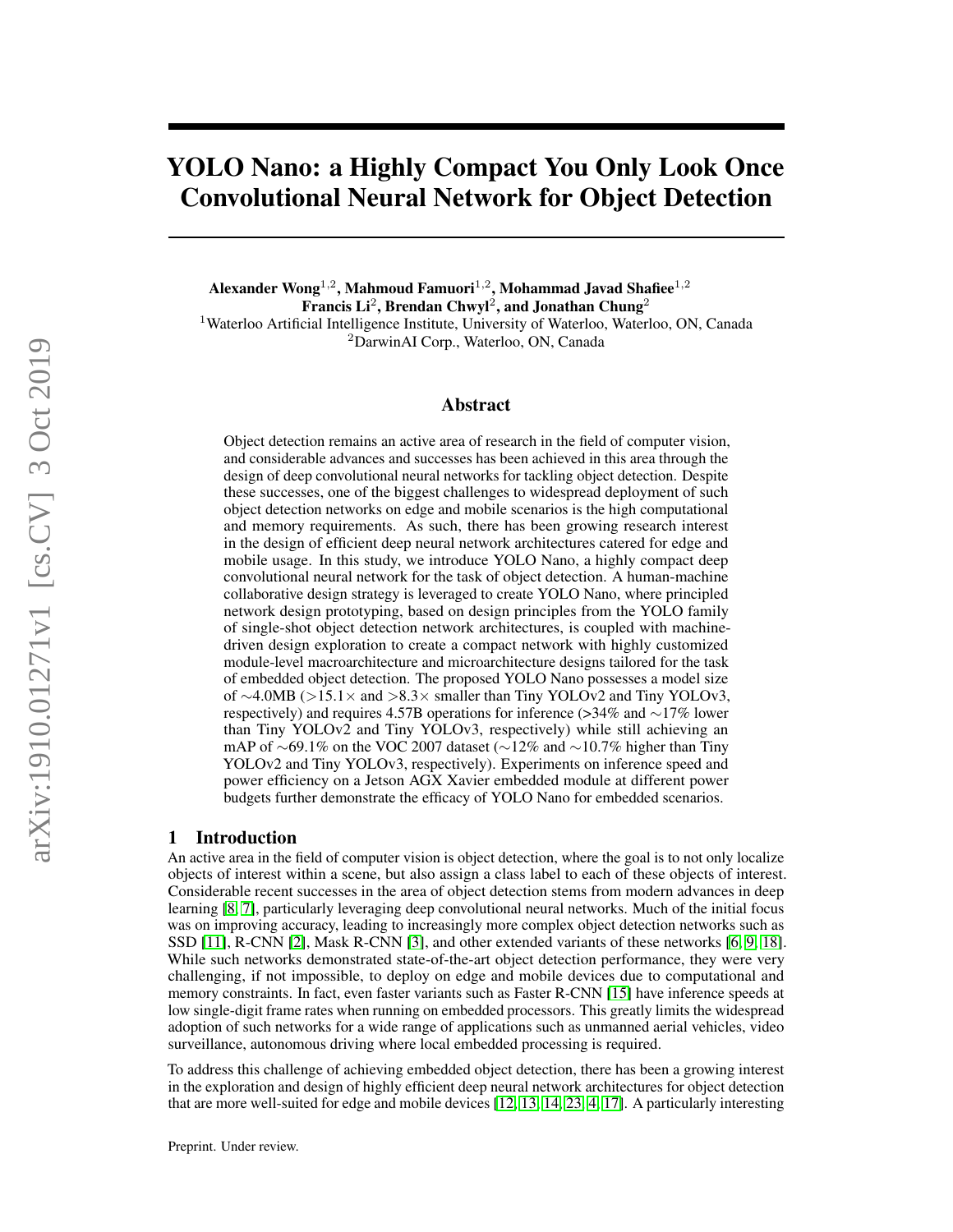family of object detection networks designed around efficiency is the YOLO family of neural network architectures [\[12,](#page-4-9) [13,](#page-4-10) [14\]](#page-4-11), which leverage a number of design principles to create single-shot architectures which can achieve embedded object detection performance on high-end desktop GPUs. However, these network architectures remain too large for many edge and mobile scenarios (e.g., ∼240MB in the case of the YOLOv3 architecture), and their inference speeds drop considerably when running on edge and mobile processors due to computational complexity (e.g.,  $>65B$  operations in the case of YOLOv3). To address this issue, Redmon et al. introduced the Tiny YOLO family of network architectures, which has greatly reduced model sizes at a cost of object detection performance.

In this study, we are motivated to explore a human-machine collaborative design strategy to designing highly compact deep convolutional neural networks for the task of object detection, where principled network design prototyping is coupled with machine-driven design exploration. More specifically, we leverage the design principles from the YOLO family of single-shot object detection network architectures within this human-machine collaborative design strategy to create YOLO Nano, a highly compact network with highly customized module-level macroarchitecture and microarchitecture designs tailored for the task of embedded object detection.

# 2 Methods

In this study, we introduce YOLO Nano, a highly compact deep convolutional neural network for embedded object detection designed using a human-machine collaborative design strategy [\[21\]](#page-4-15). The human-machine collaborative design strategy for designing YOLO Nano comprises of two main design stages: i) principled network design prototyping, and ii) machine-driven design exploration.

# 2.1 Principled network design prototyping

The first design stage in creating YOLO Nano is a principled network design prototyping stage, where we create an initial network design prototype (denoted as  $\varphi$ ), based on human-driven design principles to guide the machine-driven design exploration stage. More specifically, we construct an initial network design prototype based on the design principles of the YOLO family of single-shot architecture [\[12,](#page-4-9) [13,](#page-4-10) [14\]](#page-4-11). A standout characteristic of the YOLO family of network architectures is that, unlike region proposal-based networks which rely on the construction of a regional proposal network to generate proposals for where objects lie in the scene followed by classification on the generated proposals, they instead leverage a single network architecture to process the input image and generate the output results. As such, all object detection predictions for a single image are made in a single forward pass, compared to hundreds to thousands of passes that need to be performed to get the final results for region proposal-based networks. This makes the YOLO family of network architectures significantly faster to run, and thus better suited for embedded object detection.

The initial design prototype used in this study draws inspiration from the YOLO family of network architectures and is comprised of a stack of feature representation modules, with shortcut connections between the modules as with [\[14\]](#page-4-11). Also, as with [\[14\]](#page-4-11), the feature representation modules are configured in a way, similar to feature pyramid networks [\[10\]](#page-4-16), such that it is capable of representing features at three different scales. These feature representation modules are followed by several convolutional layers, with output being a three-dimensional tensor that encodes bounding box, objectness, and class predictions for three different scales. As a result, this initial design prototype architecture design allows for efficient multi-scale object detection.

The actual macroarchitecture and microarchitecture designs of the individual modules and layers in the final YOLO Nano network architecture, as well as the number of network modules, are left for the machine-driven design exploration stage to determine automatically given data as well as human-specified design requirements and constraints designed specifically around edge and mobile scenarios with limited computational and memory capabilities.

# 2.2 Machine-driven design exploration

Using the initial network design prototype  $(\varphi)$ , data, as well as human-specified design requirements catered to edge and mobile usage as a guide, a machine-driven design exploration stage is then leveraged to determine the module-level macroarchitecture and microarchitecture designs for the proposed YOLO Nano network architecture. More specifically, machine-driven design exploration is achieved in this study in the form of generative synthesis [\[22\]](#page-4-17), which is capable of determining the optimal macroarchitecture and microarchitecture designs of the final network architecture within the human-specified requirements and constraints. The overall goal of generative synthesis is to learn generative machines that can generate deep neural networks that meet design requirements and constraints, and can be described as follows. This is formulated within the concept of generative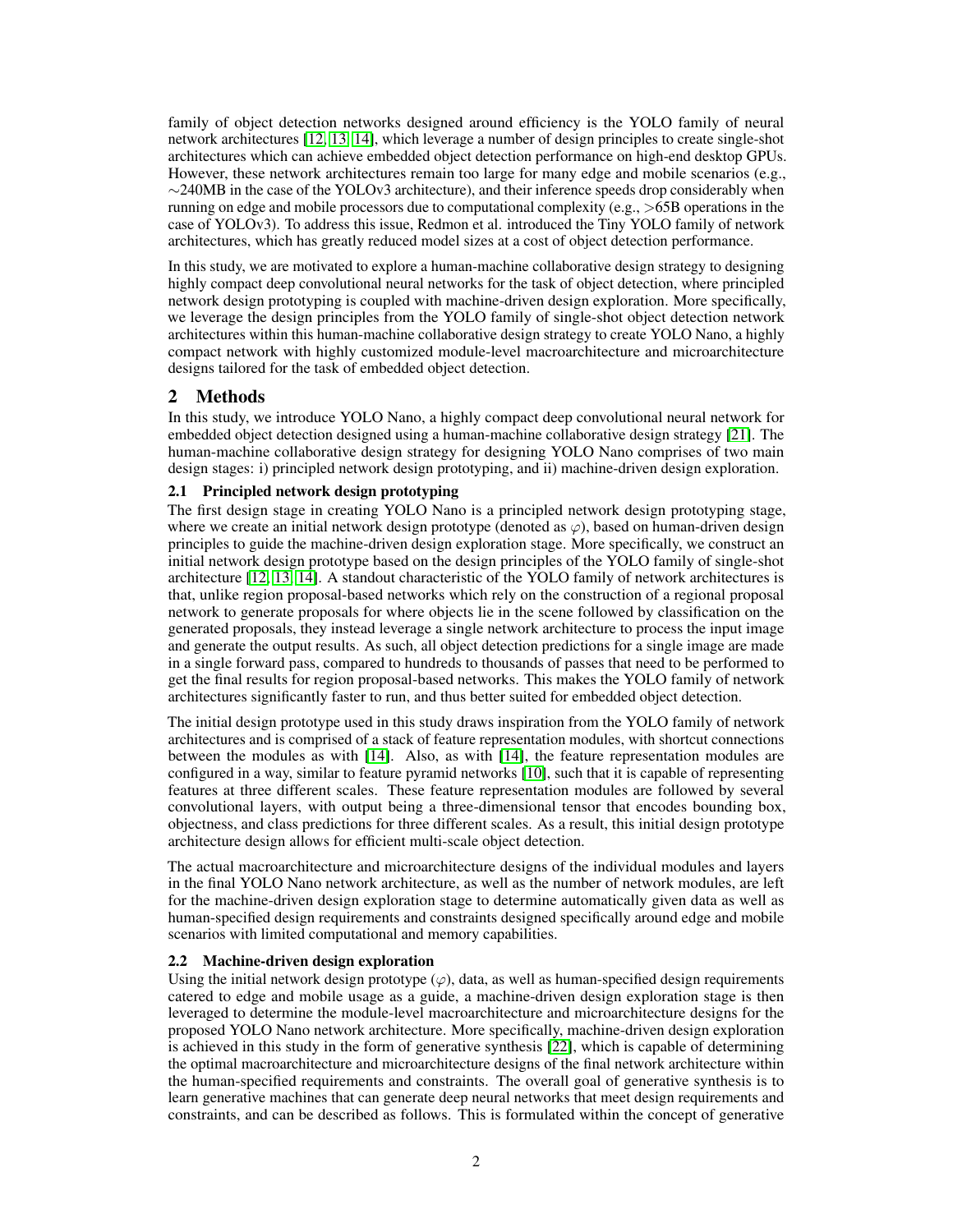

<span id="page-2-1"></span>Figure 1: YOLO Nano network architecture. Note that  $PEP(x)$  indicates x channels in the first projection layer of a residual PEP module, and  $FCA(x)$  indicates reduction ratio of  $x$ 

synthesis as a constrained optimization problem for determining a generator  $G$  that, given a set of seeds S, can generate networks  $\{N_s | s \in S\}$  maximizing a universal performance function U (e.g., [\[20\]](#page-4-18)) while satisfying requirements and constraints defined via an indicator function  $1<sub>r</sub>(·)$ :

<span id="page-2-0"></span>
$$
\mathcal{G} = \max_{\mathcal{G}} \mathcal{U}(\mathcal{G}(s)) \text{ subject to } 1_r(\mathcal{G}(s)) = 1, \ \forall s \in S. \tag{1}
$$

Since it is computationally intractable to solve for the globally optimal solution in the constrained optimization problem posed in Eq. [1](#page-2-0) given the enormity of the feasible region, we instead solve for an approximate solution  $\hat{G}$  via iterative optimization, where the initial solution  $\hat{\cal G}_0$  is guided by  $\varphi, {\cal U},$ and  $1_r(\cdot)$ , and progressively updated such that each successive approximate solution  $\hat{G}_k$  achieving a higher  $U$  than previous approximate solutions (i.e.,  $\hat{G}_1, \ldots, \hat{G}_{k-1}$ , etc.) while still constrained by  $1_r(\cdot)$ . The final approximate solution  $\hat{G}$  is then used to create the proposed YOLO Nano network.

To guide the generative synthesis process towards learning generative machines that generate object detection networks for edge and mobile scenarios that are not only highly efficient and compact but also provide strong object detection performance, one of the key steps is to configure the indicator function  $1_r(\cdot)$  to enforce the appropriate design requirements and constraints. In this study, the indicator function  $1_r(\cdot)$  was set up such that: i) mean average precision (mAP)  $\geq 65\%$  on VOC 2007, ii) computational cost ≤ 5B operations, and iii) 8-bit weight precision. The computational cost constraint is set such that the computational cost of the resulting YOLO Nano network is below that of Tiny YOLOv3 [\[14\]](#page-4-11), one of the most popular compact networks for embedded object detection.

# 3 YOLO Nano Architectural Design

The network architecture of the proposed YOLO Nano network for embedded object detection is shown in Figure [1,](#page-2-1) with several interesting observations worth discussing below.

# 3.1 Residual Projection-Expansion-Projection Macroarchitecture

The first notable observation about the YOLO Nano network architecture that differs significantly from the YOLO family of networks is that it is comprised of modules with unique residual projectionexpansion-projection (PEP) macroarchitectures, in addition to expansion-projection (EP) macroarchitectures like those found in [\[16,](#page-4-19) [19,](#page-4-20) [1\]](#page-4-21). The residual PEP macroarchitecture consists of: i) a projection layer with  $1\times1$  convolutions that projects output channels into an output tensor with lower dimensionality ii) an expansion layer with  $1\times1$  convolutions, that expands the number of channels to a higher dimensionality, iii) a depth-wise convolution layer that performs spatial convolutions with a different filter on each of the the individual output channels from the expansion layer, and iv) a projection layer with  $1\times1$  convolutions that projects output channels into an output tensor with lower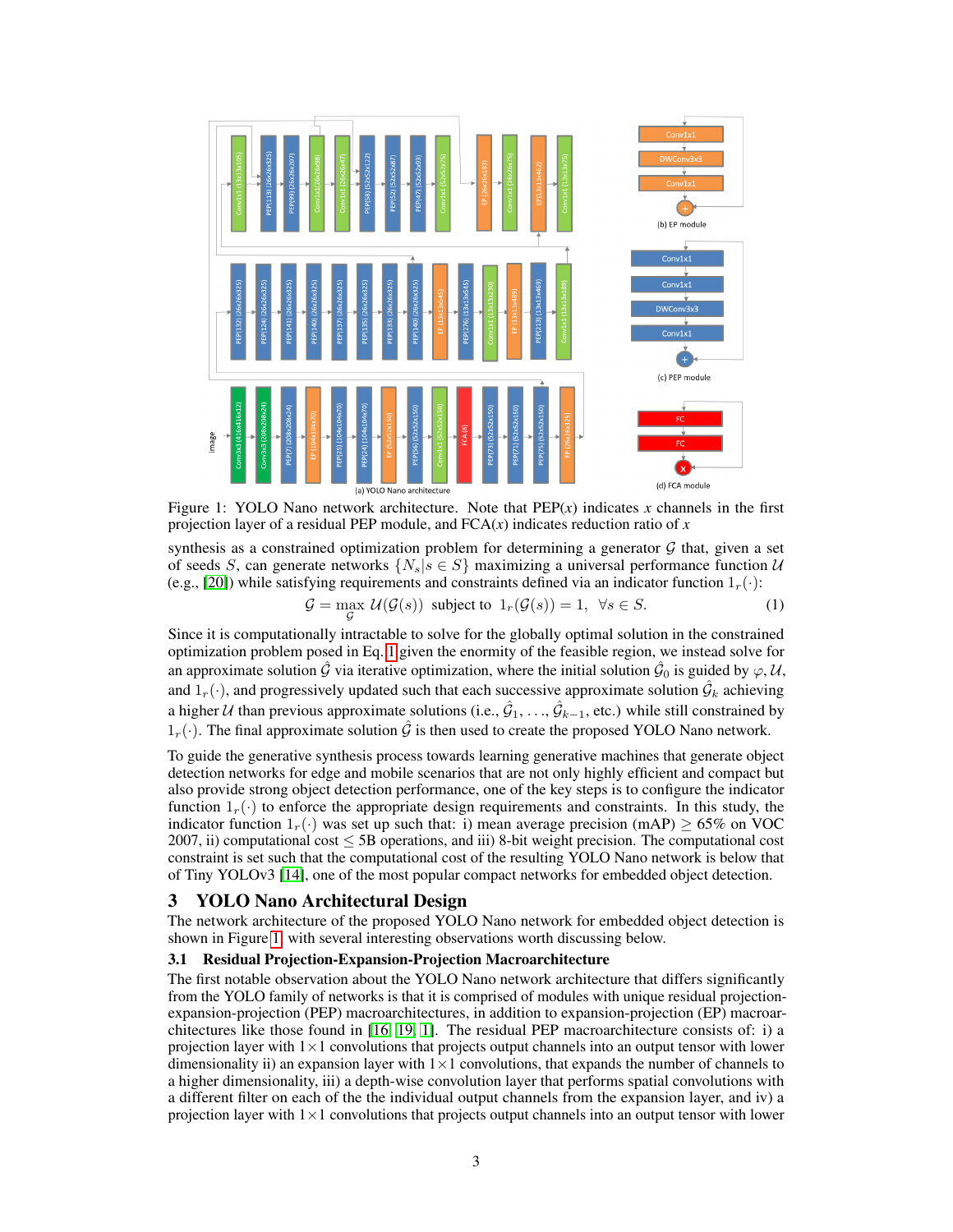dimensionality. The use of residual PEP macroarchitectures enables significant reductions in the architectural and computational complexity while preserving model expressiveness.

#### 3.2 Fully-connected Attention Macroarchitecture

The second notable observation about the YOLO Nano network architecture is the strategic introduction of light-weight fully-connected attention (FCA) within the network by the machine-driven design exploration process, which is in contrast to fixed module-level introduction in other design exploration methods [\[19\]](#page-4-20). As with [\[5\]](#page-4-22), the FCA macroarchitecture consists of two fully-connected layers that learn the dynamic, non-linear inter-dependencies between channels and produces modulation weights for re-weight the channels via channel-wise multiplication. The use of FCA facilitates for dynamic feature recalibration based on global information to pay more attention to informative features, thus enabling better utilization of available network capacity. This in turn allows for a strong balance between reduced architectural and computational complexity and model expressiveness.

#### 3.3 Macroarchitecture and Microarchitecture Heterogeneity

The third notable observation about the YOLO Nano network architecture is that there is high heterogeneity in terms of not only macroarchitectures (a diverse mix of PEP modules, EP modules, FCA, as well as individual  $3\times3$  and  $1\times1$  convolution layers), but also in terms of the microarchitectures of the individual feature representation modules and layers, with each module or layer in the network having unique microarchitectures. The benefit of having high microarchitecture heterogeneity in the YOLO Nano network architecture is that it enables each component of the network architecture to be uniquely tailored to achieve a very strong balance between architectural and computational complexity and model expressiveness. This architectural diversity in YOLO Nano also demonstrates the advantage of leveraging a machine-driven design exploration strategy as flexible as generative synthesis as it would be impossible for a human designer, or other design exploration methods such as [\[19,](#page-4-20) [1\]](#page-4-21) to customize a network architecture to this level of architectural granularity.

# 4 Experimental Results and Discussion

To study the efficacy of YOLO Nano for embedded object detection, we examine its model size, object detection accuracy, and computational cost on the PASCAL VOC datasets. For comparison purposes, the Tiny YOLOv2 network [\[13\]](#page-4-10) and the Tiny YOLOv3 network [\[14\]](#page-4-11) were used as a baseline references given that they are amongst the most popular compact deep neural networks for embedded object detection given their small model sizes and low computational complexities. The VOC2007/2012 datasets consist of natural images that have been annotated with 20 different types of objects. The deep neural networks were trained using the VOC2007/2012 training datasets, and the mean average precision (mAP) was computed on the VOC2007 test dataset to evaluate the object detection accuracy of the deep neural networks, as is standard practice in research literature.

Table [1](#page-3-0) shows the model sizes and the object detection accuracies of the proposed YOLO Nano network as well as Tiny YOLOv2 and Tiny YOLOv3. First, it was observed that the model size of YOLO Nano was 4.0MB, which is  $>15.1\times$  and  $>8.3\times$  smaller than Tiny YOLOv2 and Tiny YOLOv3, respectively, which is very important for edge and mobile scenarios given the memory constraints. Second, YOLO Nano, despite being much smaller in model size, achieved an mAP of 69.1% on the VOC 2007 test dataset, which is ∼12% and ∼10.7% higher than that of Tiny YOLOv2 and Tiny YOLOv3, respectively. Third, YOLO Nano requires just 4.57 billion operations to perform inference, which is >34% lower than Tiny YOLOv2 and ∼17% lower than Tiny YOLOv3.

<span id="page-3-0"></span>Table 1: Object detection accuracy results of tested compact networks on VOC 2007 test set. Input size is  $416\times416$  for all tested networks. Best results are highlighted in **bold**.

| Model            | Model  | mAP        | computational cost |
|------------------|--------|------------|--------------------|
| Name             | size   | (VOC 2007) | (ops)              |
| Tiny YOLOv2 [13] | 60.5MB | 57.1%      | 6.97B              |
| Tiny YOLOv3 [14] | 33.4MB | 58.4%      | 5.52B              |
| YOLO Nano        | 4.0MB  | $69.1\%$   | 4.57B              |

Finally, to investigate the real-world performance of YOLO Nano within an embedded scenario, we evaluated the inference speed and power efficiency of YOLO Nano running on a Jetson AGX Xavier embedded module at different power budgets. At 15W and 30W power budgets, YOLO Nano achieved inference speeds of ∼26.9 FPS and ∼48.2 FPS, respectively, resulting in power efficiencies of ∼1.97 images/sec/watt and ∼1.61 images/sec/watt, respectively. These experimental results show that the proposed YOLO Nano network, created through a human-machine collaborative design strategy, provides a strong balance between accuracy, size, and computational complexity that makes it well suited for embedded object detection for edge and mobile scenarios.